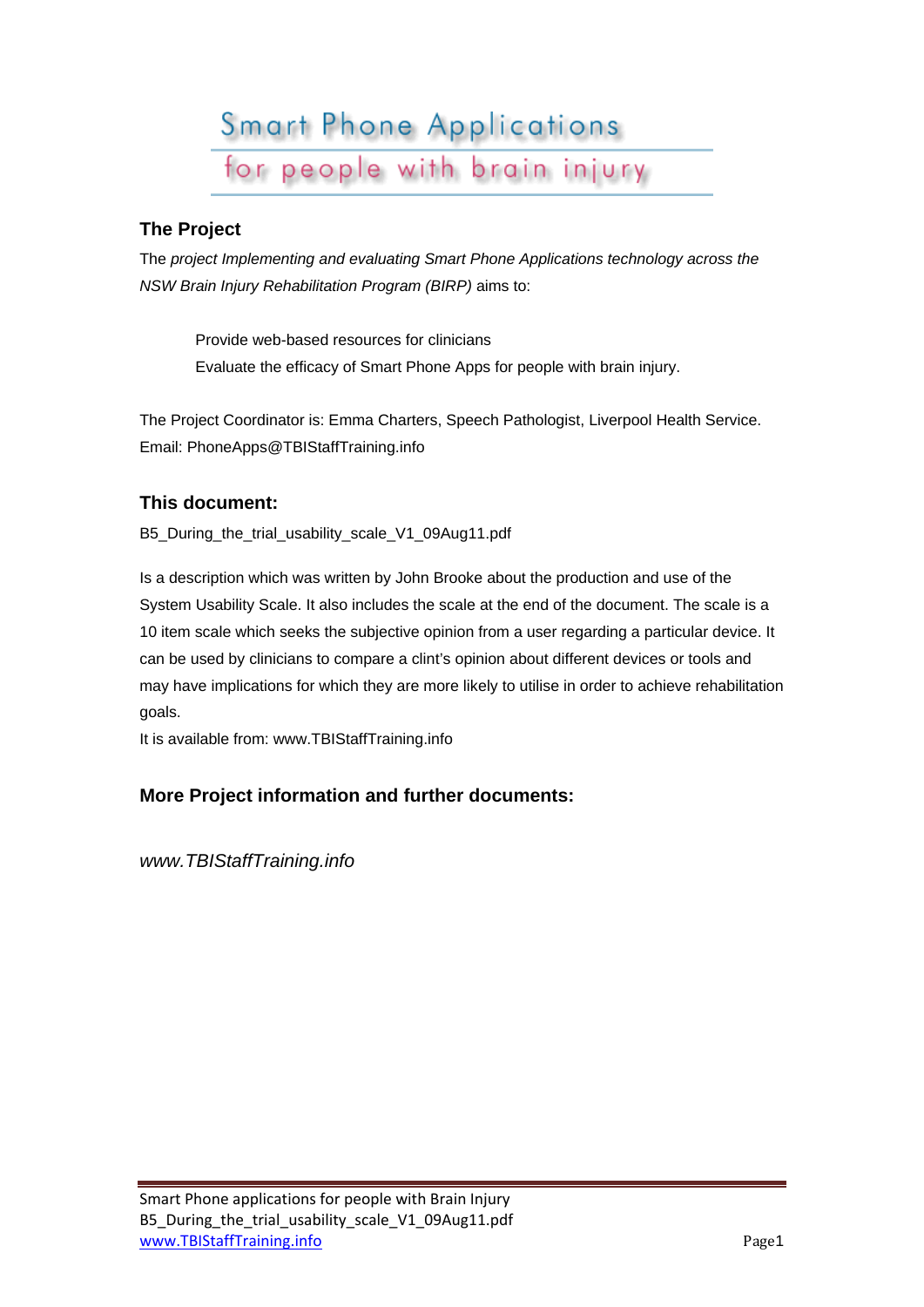## **SUS - A quick and dirty usability scale**

John Brooke

Redhatch Consulting Ltd., 12 Beaconsfield Way, Earley, READING RG6 2UX United Kingdom

email: *john.brooke@redhatch.co.uk*

#### *Abstract*

*Usability does not exist in any absolute sense; it can only be defined with reference to particular contexts. This, in turn, means that there are no absolute measures of usability, since, if the usability of an artefact is defined by the context in which that artefact is used, measures of usability must of necessity be defined by that context too. Despite this, there is a need for broad general measures which can be used to compare usability across a range of contexts. In addition, there is a need for "quick and dirty" methods to allow low cost assessments of usability in industrial systems evaluation. This chapter describes the System Usability Scale (SUS) a reliable, low-cost usability scale that can be used for global assessments of systems usability.* 

#### *Usability and context*

Usability is not a quality that exists in any real or absolute sense. Perhaps it can be best summed up as being a general quality of the *appropriateness to a purpose* of any particular artefact. This notion is neatly summed up by Terry Pratchett in his novel "Moving Pictures":

" 'Well, at least he keeps himself fit,' said the Archchancellor nastily. 'Not like the rest of you fellows. I went into the Uncommon Room this morning and it was full of chaps snoring!'

 'That would be the senior masters, Master,' said the Bursar. 'I would say they are supremely fit, myself.'

'*Fit?* The Dean looks like a man who's swallered a bed!'

 'Ah, but Master,' said the Bursar, smiling indulgently, 'the word "fit",as I understand it, means "appropriate to a purpose", and I would say that the body of the Dean is supremely appropriate to the purpose of sitting around all day and eating big heavy meals.' The Dean permitted himself a little smile. " (Pratchett, 1990)

In just the same way, the usability of any tool or system has to be viewed in terms of the context in which it is used, and its appropriateness to that context. With particular reference to information systems, this view of usability is reflected in the current draft international standard ISO 9241-11 and in the European Community ESPRIT project MUSiC (Measuring Usability of Systems in Context) (e.g., Bevan, Kirakowski and Maissel, 1991). In general, it is impossible to specify the usability of a system (i.e., its fitness for purpose) without first defining who are the intended users of the system, the tasks those users will perform with it, and the characteristics of the physical, organisational and social environment in which it will be used.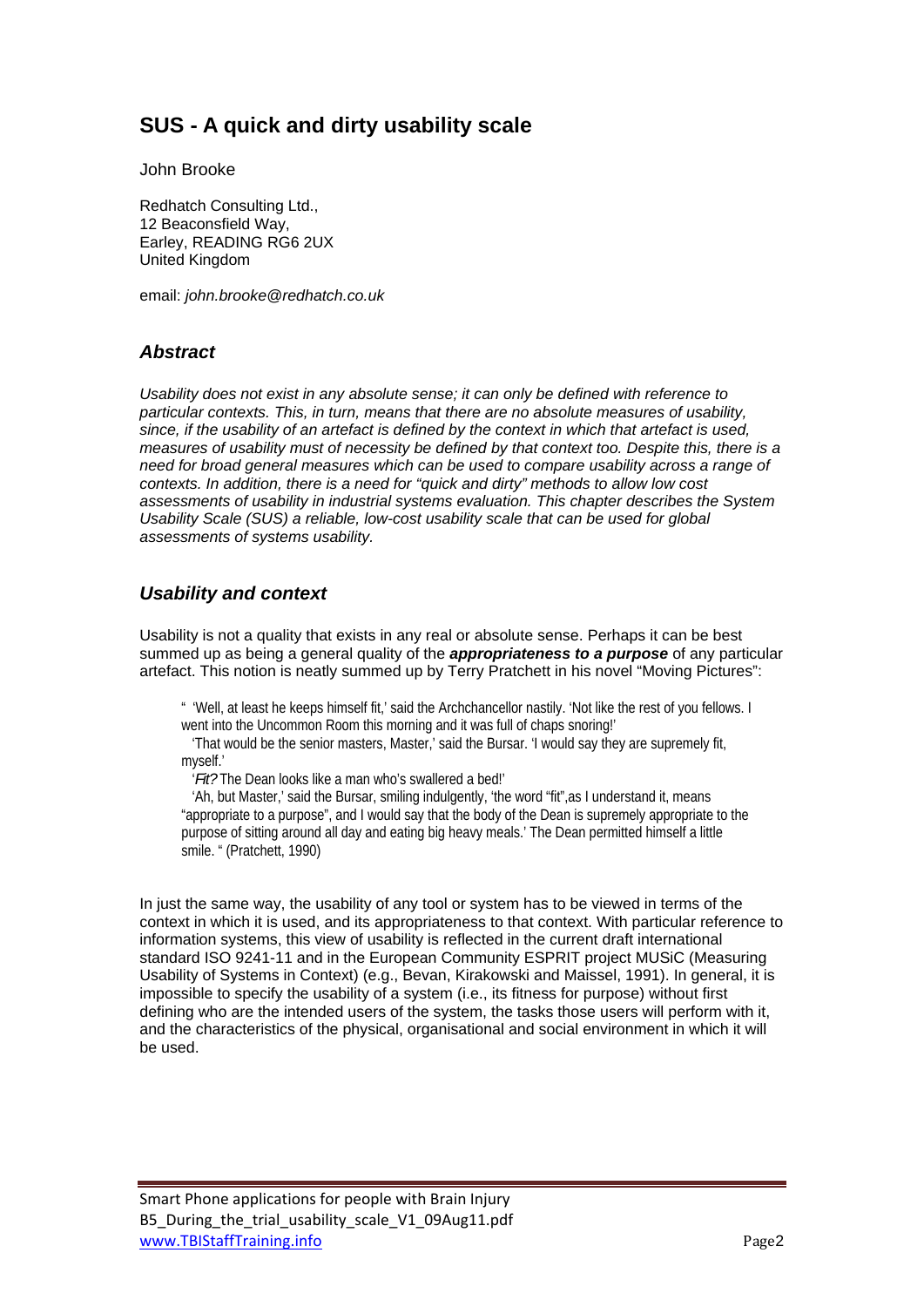Since usability is itself a moveable feast, it follows that measures of usability must themselves be dependent on the way in which usability is defined. It is possible to talk of some general classes of usability measure; ISO 9241-11 suggests that measures of usability should cover

- effectiveness ( the ability of users to complete tasks using the system, and the quality of the output of those tasks),
- efficiency ( the level of resource consumed in performing tasks)
- satisfaction (users' subjective reactions to using the system).

However, the precise measures to be used within each of these classes of metric can vary widely. For example, measures of effectiveness are very obviously determined by the types of task that are carried out with the system; a measure of effectiveness of a word processing system might be the number of letters written, and whether the letters produced are free of spelling mistakes. If the system supports the task of controlling an industrial process producing chemicals, on the other hand, the measures of task completion and quality are obviously going to reflect that process.

A consequence of the context-specificity of usability and measures of usability is that it is very difficult to make comparisons of usability across different systems. Comparing usability of different systems intended for different purposes is a clear case of "comparing apples and oranges" and should be avoided wherever possible. It is also difficult and potentially misleading to generalise design features and experience across systems; for example, just because a particular design feature has proved to be very useful in making one system usable does not necessarily mean that it will do so for another system with a different group of users doing different tasks in other environments.

If there is an area in which it is possible to make more generalised assessments of usability, which could bear cross-system comparison, it is the area of subjective assessments of usability. Subjective measures of usability are usually obtained through the use of questionnaires and attitude scales, and examples exist of general attitude scales which are not specific to any particular system (for example, CUSI (Kirakowski and Corbett, 1988)).

#### *Industrial usability evaluation*

The demands of evaluating usability of systems within an industrial context mean that often it is neither cost-effective nor practical to perform a full-blown context analysis and selection of suitable metrics. Often, all that is needed is a general indication of the overall level of usability of a system compared to its competitors or its predecessors. Equally, when selecting metrics, it is often desirable to have measures which do not require vast effort and expense to collect and analyse data.

These sorts of considerations were very important when, while setting up a usability engineering programme for integrated office systems engineering with Digital Equipment Co. Ltd, a need was identified for a subjective usability measure. The measure had to be capable of being administered quickly and simply, but also had to be reliable enough to be used to make comparisons of user performance changes from version to version of a software product.

The need for simplicity and speed came from the evaluation methods being used; users from customer sites would either visit a human factors laboratory, or a travelling laboratory would be set up at the customer site. The users would then work through evaluation exercises lasting between 20 minutes and an hour, at the end of which a subjective measure of system usability would be collected. As can be imagined, after this period of time, users could be very frustrated, especially if they had encountered problems, since no assistance was given. If they were then presented with a long questionnaire, containing in excess of 25 questions it was very likely that they would not complete it and there would be insufficient data to assess subjective reactions to system usability.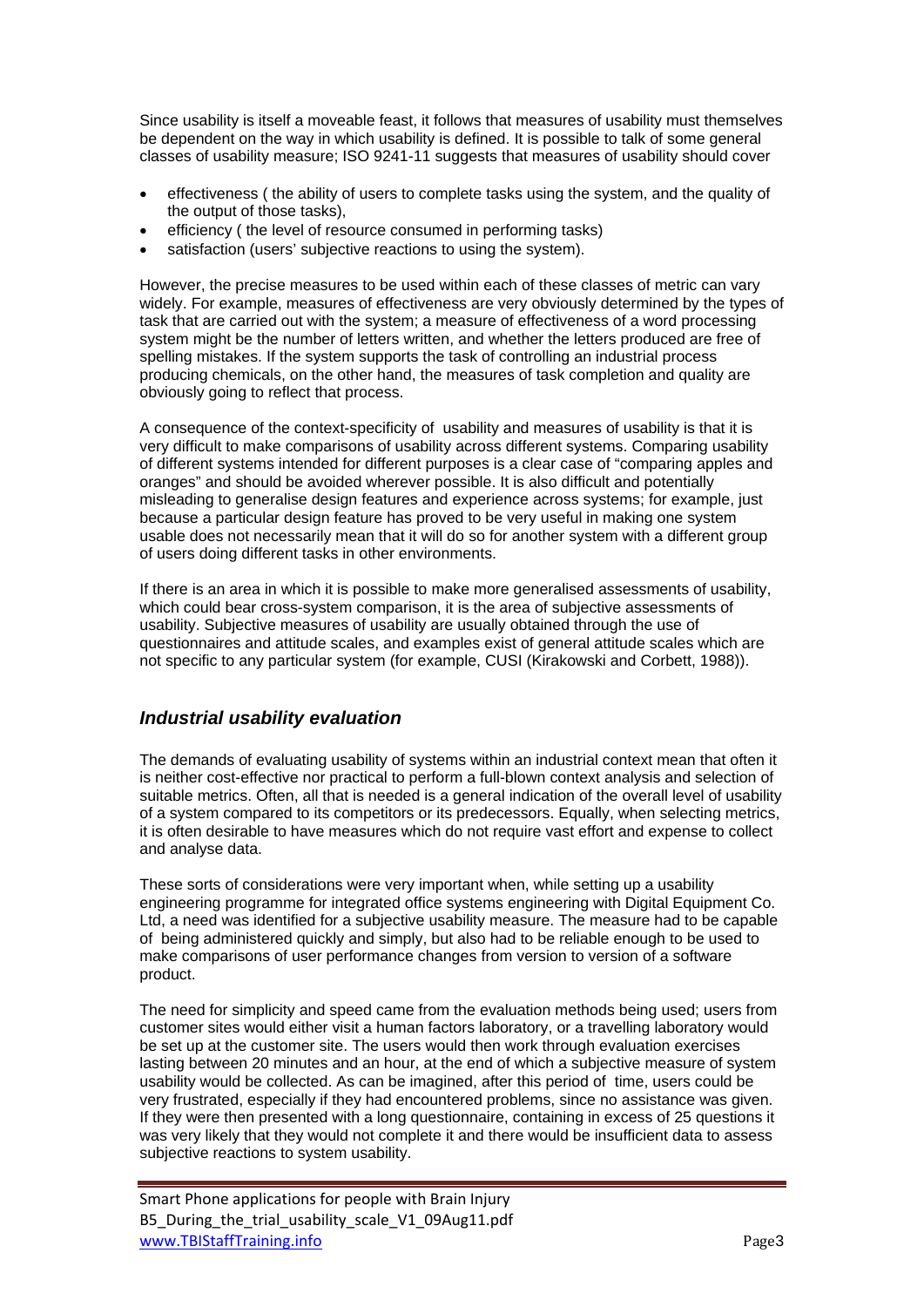#### *SUS - the System Usability Scale*

In response to these requirements, a simple usability scale was developed. The System Usability Scale (SUS) is a simple, ten-item scale giving a global view of subjective assessments of usability.

SUS is a *Likert scale*. It is often assumed that a Likert scale is simply one based on forcedchoice questions, where a statement is made and the respondent then indicates the degree of agreement or disagreement with the statement on a 5 (or 7) point scale. However, the construction of a Likert scale is somewhat more subtle than this. Whilst Likert scales are presented in this form, the statements with which the respondent indicates agreement and disagreement have to be selected carefully.

The technique used for selecting items for a Likert scale is to identify examples of things which lead to extreme expressions of the attitude being captured. For instance, if one was interested in attitudes to crimes and misdemeanours, one might use serial murder and parking offences as examples of the extreme ends of the spectrum. When these examples have been selected, then a sample of respondents is asked to give ratings to these examples across a wide pool of potential questionnaire items. For instance, respondents might be asked to respond to statements such as "hanging's too good for them", or "I can imagine myself doing something like this".

Given a large pool of such statements, there will generally be some where there is a lot of agreement between respondents. In addition, some of these will be ones where the statements provoke extreme statements of agreement or disagreement among all respondents. It is these latter statements which one tries to identify for inclusion in a Likert scale, since, we would hope that, if we have selected suitable examples, there would be general agreement of extreme attitudes to them. Items where there is ambiguity are not good discriminators of attitudes. For instance, while one hopes that there would be a general, extreme disagreement that "hanging's too good" for those who perpetrate parking offences, there may well be less agreement about applying this statement to serial killers, since opinions differ widely about the ethics and efficacy of capital punishment.

SUS was constructed using this technique. A pool of 50 potential questionnaire items was assembled. Two examples of software systems were then selected (one a linguistic tool aimed at end users, the other a tool for systems programmers) on the basis of general agreement that one was "really easy to use" and one was almost impossible to use, even for highly technically skilled users. 20 people from the office systems engineering group, with occupations ranging from secretary through to systems programmer then rated both systems against all 50 potential questionnaire items on a 5 point scale ranging from "strongly agree" to "strongly disagree".

The items leading to the most extreme responses from the original pool were then selected. There were very close intercorrelations between all of the selected items ( $\pm$  0.7 to  $\pm$  0.9). In addition, items were selected so that the common response to half of them was strong agreement, and to the other half, strong disagreement. This was done in order to prevent response biases caused by respondents not having to think about each statement; by alternating positive and negative items, the respondent has to read each statement and make an effort to think whether they agree or disagree with it.

The System Usability Scale is shown in the next section of this chapter. It can be seen that the selected statements actually cover a variety of aspects of system usability, such as the need for support, training, and complexity, and thus have a high level of face validity for measuring usability of a system.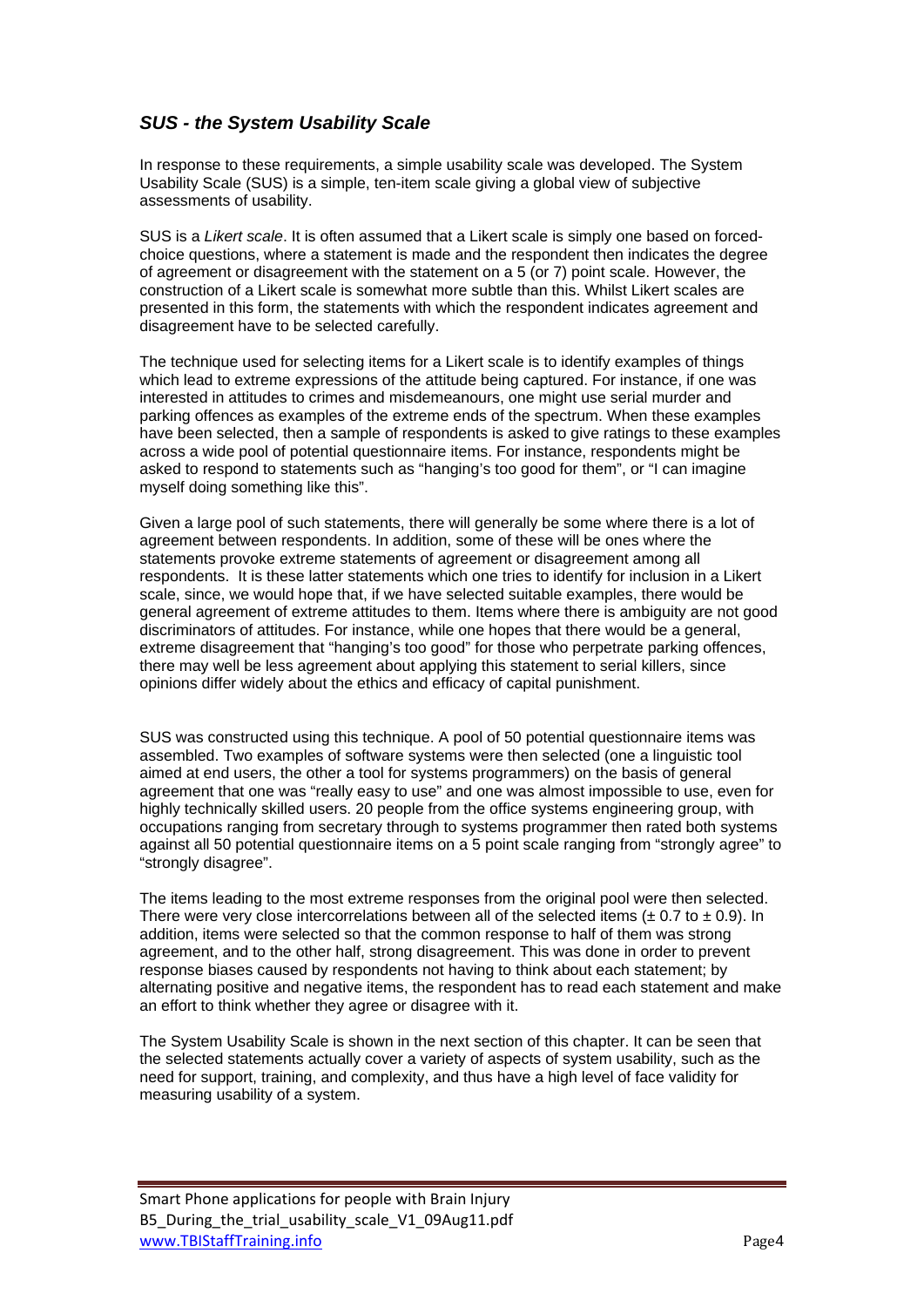#### *System Usability Scale*

© Digital Equipment Corporation, 1986.

- 1. I think that I would like to use this system frequently
- 2. I found the system unnecessarily complex
- 3. I thought the system was easy to use
- 4. I think that I would need the support of a technical person to be able to use this system
- 5. I found the various functions in this system were well integrated
- 6. I thought there was too much inconsistency in this system
- 7. I would imagine that most people would learn to use this system very quickly
- 8. I found the system very cumbersome to use
- 9. I felt very confident using the system
- 10. I needed to learn a lot of things before I could get going with this system

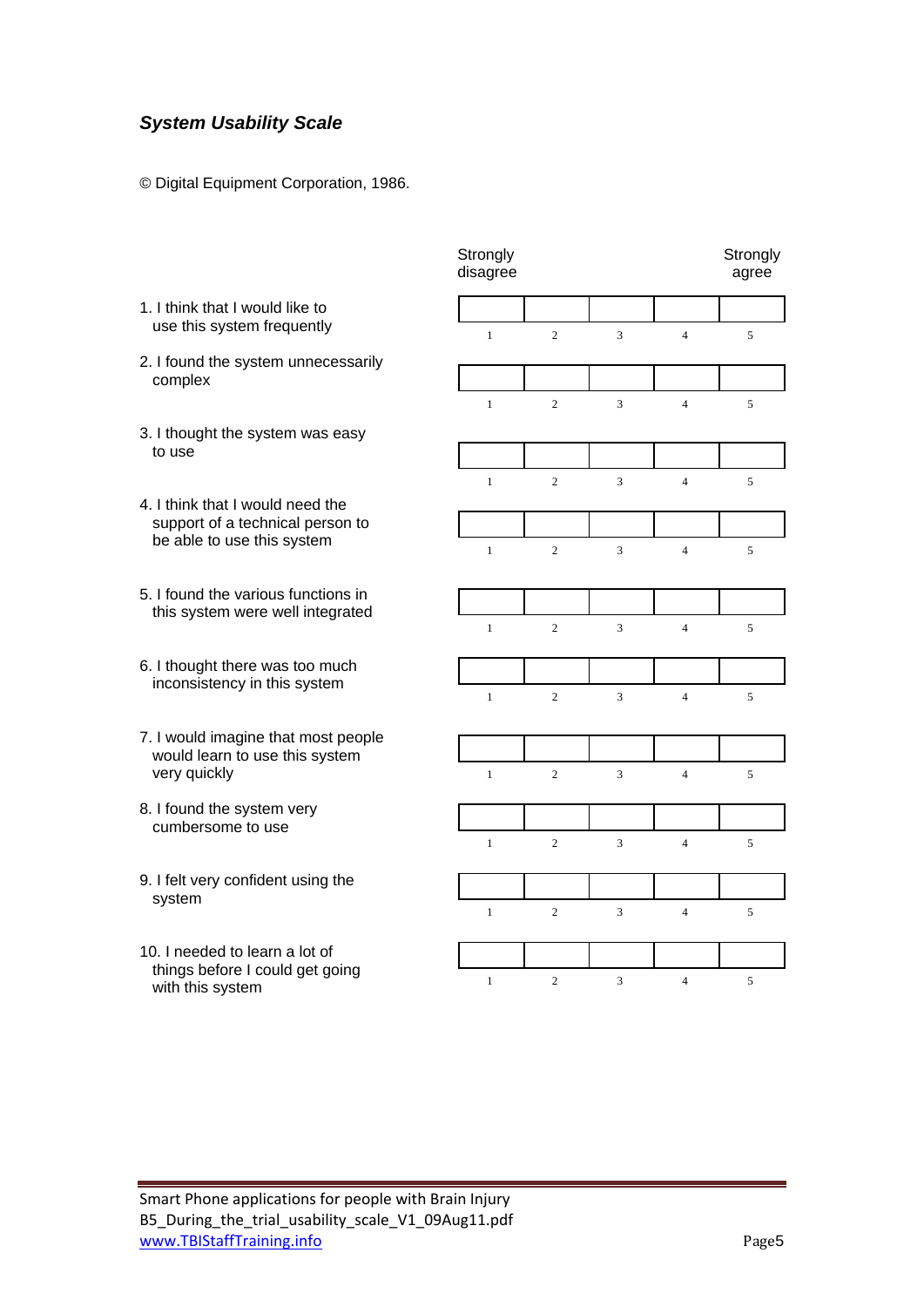#### *Using SUS*

The SU scale is generally used after the respondent has had an opportunity to use the system being evaluated, but before any debriefing or discussion takes place. Respondents should be asked to record their immediate response to each item, rather than thinking about items for a long time.

All items should be checked. If a respondent feels that they cannot respond to a particular item, they should mark the centre point of the scale.

#### *Scoring SUS*

SUS yields a single number representing a composite measure of the overall usability of the system being studied. Note that scores for individual items are not meaningful on their own.

To calculate the SUS score, first sum the score contributions from each item. Each item's score contribution will range from 0 to 4. For items 1,3,5,7,and 9 the score contribution is the scale position minus 1. For items 2,4,6,8 and 10, the contribution is 5 minus the scale position. Multiply the sum of the scores by 2.5 to obtain the overall value of SU.

SUS scores have a range of 0 to 100.

The following section gives an example of a scored SU scale.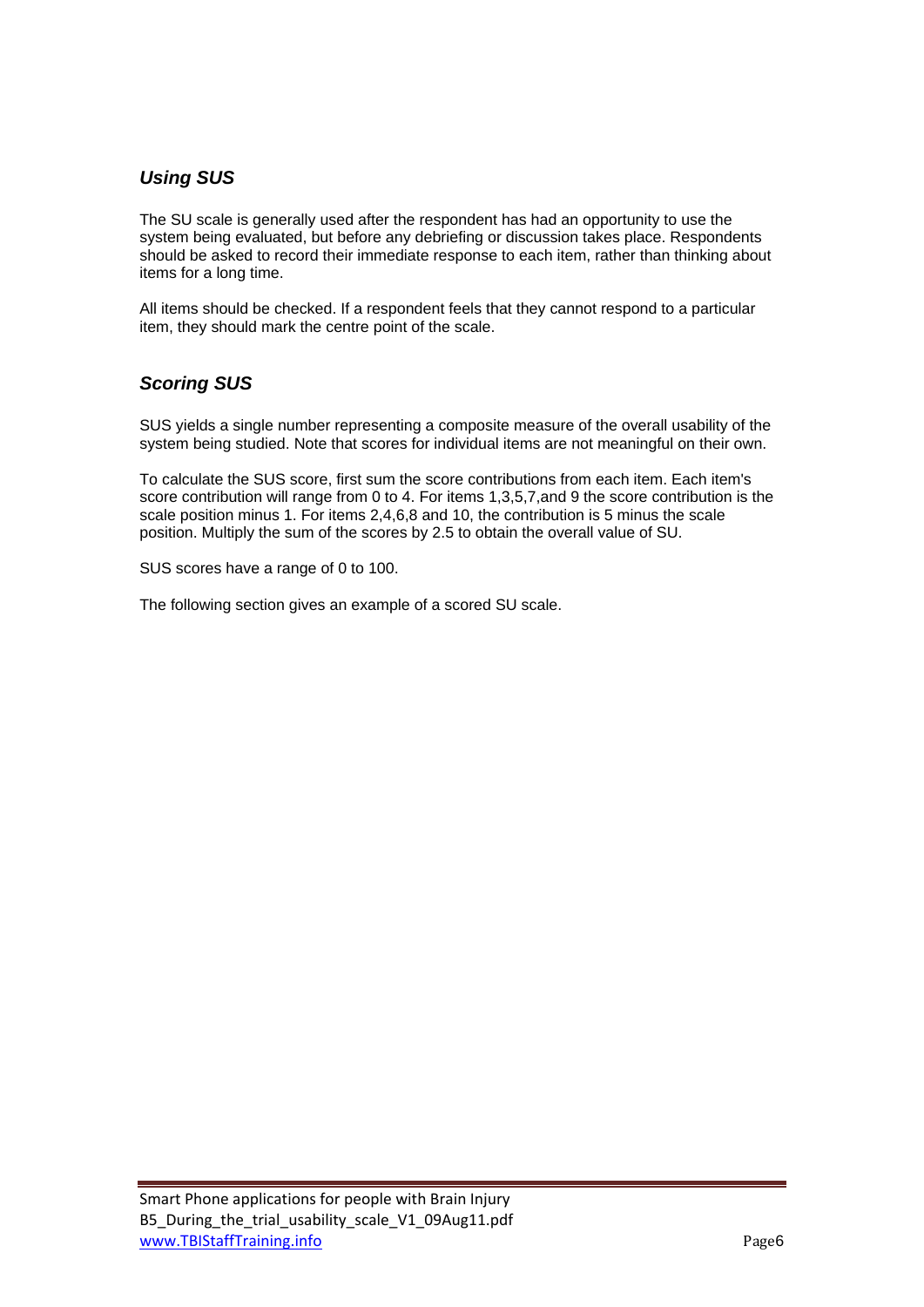#### *System Usability Scale*

© Digital Equipment Corporation, 1986.

- 1. I think that I would like to use this system frequently
- 2. I found the system unnecessarily complex
- 3. I thought the system was easy to use
- 4. I think that I would need the support of a technical person to be able to use this system
- 5. I found the various functions in this system were well integrated
- 6. I thought there was too much inconsistency in this system
- 7. I would imagine that most people would learn to use this system very quickly
- 8. I found the system very cumbersome to use
- 9. I felt very confident using the system
- 10. I needed to learn a lot of things before I could get going with this system



**Total score = 22** 

**SUS Score = 22 \*22.5 = 55**